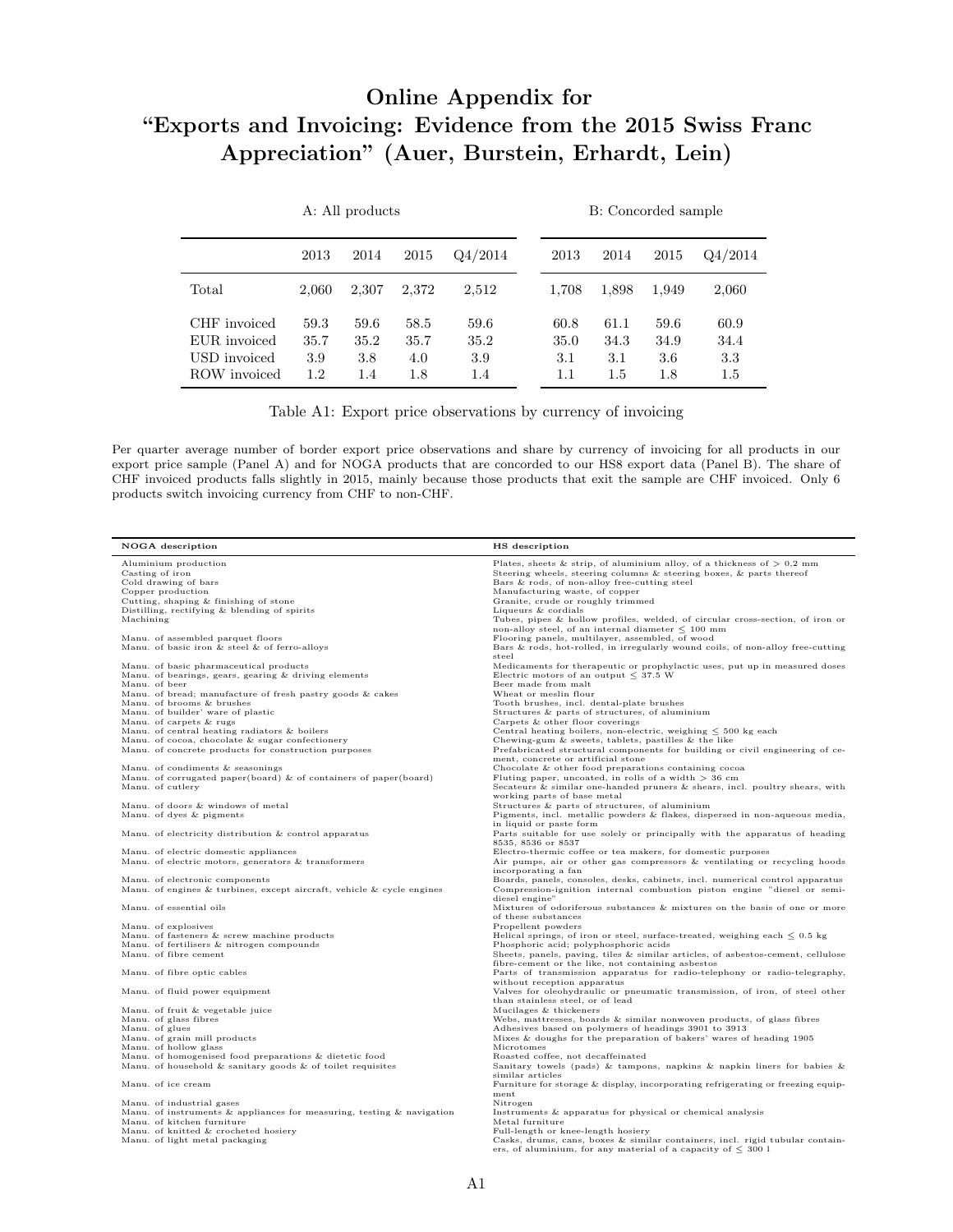Manu. of lifting  $\&$  handling equipment<br>Manu. of loaded electronic boards Manu. of loaded electronic boards<br>Manu. of luggage, handbags & the like, saddlery & harness Travelling-bags, insulated food or beverage bags, toilet bags, rucksacks etc. Manu. of macaroni, noodles, couscous & similar farinaceous products Manu. of machinery for food, beverage & tobacco processing Manu. of machinery for food, beverage & tobacco processing Machinery used in the milling industry or for the working of cereals or dried leguminous vegetables Manu. of machinery for mining, quarrying & construction Tools for drilling, interchangeable weighing ≤ 0.5 kg each Manu. of machinery for textile, apparel & leather production Parts & accessories of weaving machines "looms" & their auxiliary machinery Manu. of made-up textile articles, except apparel Articles of bedding & similar furnishing Manu. of margarine & similar edible fats Edible mixtures or preparations of animal or vegetable fats or oils Manu. of mattresses Mattresses of cellular rubber or plastics, whether or not covered Manu. of medical  $\&$  dental instruments  $\&$  supplies Manu. of metal structures  $\&$  parts of structures Manu. of metal structures & parts of structures Parts of machinery for the industrial preparation or manufacture of food or drink Manu. of mortars Non-refractory surfacing preparations for facades, inside walls, floors, ceil-ings & the like Manu. of non-domestic cooling & ventilation equipment Machinery & apparatus for filtering or purifying gases, weighing > 5,000 kg each Manu. of office machinery & equipment (Machines for sorting or folding mail or for inserting mail in envelopes or<br>Manu. of office & shop furniture than stainless steel<br>Manu. of oils & fats (State of the Parts of the Protei other fat or sugar Manu. of other articles of paper & paperboard Paper or paperboard labels of all kinds, printed Injection or compression-type moulds for rubber or plastics Manu. of other chemical products n.e.c. Derivatives, organic, of hydrazine or of hydroxylamine Manu. of other electronic & electric wires & cables Electric conductors, for a voltage ≤ 1,000 V Manu. of other fabricated metal products n.e.c. Sinks & washbasins, of stainless steel, surface-treated Manu. of other food products n.e.c. Food preparations for infant use Manu. of other furniture Wooden furniture for bedrooms Manu. of other general-purpose machinery n.e.c. Packing or wrapping machinery, incl. heat-shrink wrapping machinery Manu. of other inorganic basic chemicals Carboxylic acids, saturated acyclic monocarboxylic & their derivatives Manu. of other knitted & crocheted apparel T-shirts, singlets & other vests of textile materials Manu. of other non-metallic mineral products n.e.c. Articles of copper, not surface-treated Manu. of other organic basic chemicals Preparations of a kind used in animal feeding Manu. of other outerwear Men's or boys' suits of wool or fine animal hair Manu. of other plastic products Parts & accessories of bodies for motor cars & other motor vehicles designed for the transport of persons<br>Safety or relief valves Manu. of other pumps & compressors Manu. of other rubber products Compounded rubber, unvulcanised, with carbon black or silica Manu. of other special-purpose machinery n.e.c. Parts & accessories of printing machinery under the printing plates, cylinders & other tanks, reservoirs & containers of metal plates, cylinders & cheap and plates, cylinders Manu. of other wearing apparel & accessories Gimped elastomeric yarn Manu. of paper & paperboard Newsprint, in rolls of a width > 36 cm Manu. of paper stationery (Self-adhesive plates, sheets, film, foil, tape, strip (Self-adhesive plates, sheets, film, foil, tape, strip (Mixtures of our more of these of these of these of these or more of these or more of Manu. of pesticides & other agrochemical products Surface-active preparations, washing preparations, auxiliary washing preparations Manu. of pharmaceutical preparations urposes and many of the magnetic or prophylactic uses, put up in measured doses<br>Manu. of plaster products for construction purposes and the same of the like starfactory surfacing prepar Manu. of plastics in primary forms<br>
Manu. of plastic packet, sheets, then we are the conveyance or packaging of goods, of plastics<br>
Manu. of plastic plates, sheets, these & profiles<br>
Manu. of plastic plates, sheets, these Manu. of rubber tyres & tubes; retreading & rebuilding of rubber tyres Instruments & apparatus for measuring or checking pressure of liquids or Bread, pastry, cakes, biscuits & other bakers' wares Manu. of rusks & biscuits; manufacture of preserved pastry goods & cakes Manu. of soap & detergents, cleaning & polishing preparations active preparations, washing preparations, auxiliary washing prepa-Surface<br>rations Manu. of soft drinks Machinery for filling, closing, sealing or labelling bottles Manu. of starches & starch products Food preparations containing > 10% but ≤ 25% by weight of a fat other than milkfat<br>Manu. of steel drums & similar containers Tanks, casks, drums, cans, boxes & similar containers, of iron or steel, for<br>any material, of a capacity of > 50 l but < 300 l Manu. of synthetic rubber in primary forms and the primary forms Articles of vulcanised rubber Manu. of tubes, pipes, hollow profiles & related fittings, of steel Flexible tubes, pipes & hoses Manu. of tubes, pipes, hollow profiles & related fittings, of steel Flexible tubes, pipes & hoses, of plastics, reinforced or otherwise combined with other materials Manu. of underwear Woven fabrics of cotton, unbleached Manu. of watches & clocks<br>
Manu. of wine from grape<br>
Manu. of wine from grape<br>
Manu. of wire products, chain & springs<br>
Manu. of worden conductors, for a voltage ≤ 1,000 V<br>
Manu. of worden conductors, for a voltage ≤ 1,00 Manu. of wiring devices and a spring of the primary of the plugs & soc Manu. of worden containers and the plugs & soc Manu. of workwear and the Manusculing Manusculing Manusculing Manusculing Manusculing Manusculing Manusc Other printing Trade advertising material, commercial catalogues & the like Other processing & preserving of fruit & vegetables Olives, prepared or preserved Pre-press & pre-media services Photographic plates & film, exposed & developed, for offset reproduction Preparation & spinning of textile fibres Textile flock & dust & mill neps Processing & preserving of meat  $\blacksquare$  Animal or vegetable fats & oils & their fractions Processing & preserving of poultry meat **Parts** Parts of machinery for the industrial preparation of food or drink Processing  $\&$  preserving of meat<br>Processing  $\&$  preserving of poultry meat<br>Processing of tea  $\&$  coffee<br>Processing of tea  $\&$  coffee<br>Production of abrasive products Production of abrasive products Natural or artificial abrasive powder or grain, on a base of materials other than woven textile fabric only or paper or paperboard only<br>Shaping & planing of wood states that is a series to the same left of the second to the series of a thickness<br>Daninated safety glass, of size & shape suitable for Tanning & dressing of leather; dressing & dyeing of fur Grain splits leather of the whole hides & skins of bovine or equine animals Treatment & coating of metals Plates, sheets & strip, of aluminium alloy, of a thickness of > 0.2 mm

Table A2: Concordance NOGA industries and HS products